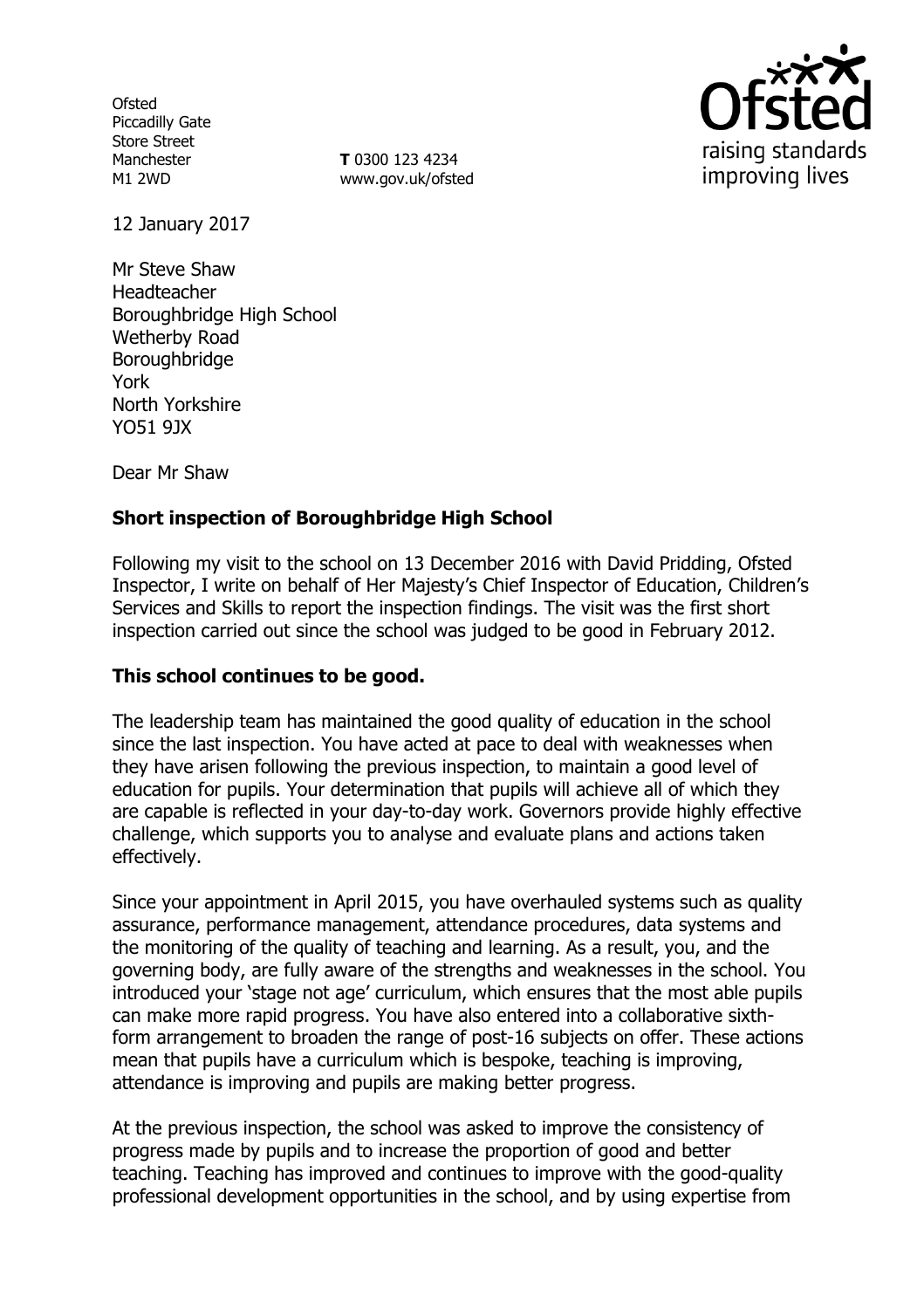

the Yorkshire Teaching Schools Alliance. In school, for example, leaders have created a pioneer group of good and outstanding teachers to share good practice and coach other teachers. Better teaching is leading to better progress for pupils, as seen in recent examination results, in school tracking information and in pupils' work.

You know the areas where you can improve, for example in ensuring that pupils who are disadvantaged or who have special educational needs and/or disabilities make at least the same progress as others from the same starting points. You are implementing robust and rigorous plans to ensure that this is the case and these improvements are already evident, for example in pupils' work and school tracking data.

## **Safeguarding is effective.**

Leaders have made sure that safeguarding is a high priority for all staff. Regular staff training and updates take place so that staff are very well prepared to deal with any issues that arise. Staff are highly aware of the warning signs to look out for and are confident in how they would deal with any disclosures made to them.

The open culture in the school ensures that pupils know who to go to if there is a problem. Pupils told us that they could approach any teacher and they would help. Systems and procedures for any necessary referrals to the local authority are in place; school leaders follow up rigorously if referrals occur. Accurate and thorough records are in place. Pupils are safe in your school. Staff, parents and pupils themselves confirm this view. School leaders have ensured that sixth-form pupils travelling to other sites are safe and risk assessments are in place.

# **Inspection findings**

- Disadvantaged pupils are now making better progress than they did in 2015. Through careful spending of additional funds, for example on literacy and numeracy support and strategies to improve attendance, most disadvantaged pupils are making better progress than in the last academic year. In books, there is little difference in progress made by disadvantaged pupils compared to their peers. In some subjects, such as English, some disadvantaged pupils are outperforming their peers.
- Middle leaders are taking steps to improve areas of underperformance. They have developed and are implementing robust action plans to tackle areas of weakness. For example, in 2015 in science, pupils did not perform as well in additional science as they did in core science. The new leader has taken steps to modify teaching and implement strategies to excite and enthuse pupils. In English, where outcomes in English literature were not as strong as English language, the leader has redesigned the curriculum to take a more thematic approach, so that pupils develop skills equally in all aspects of English. Current school tracking and work in books indicates that pupils are making strong progress in English and science.
- You and the governors have ensured that there are clear lines of accountability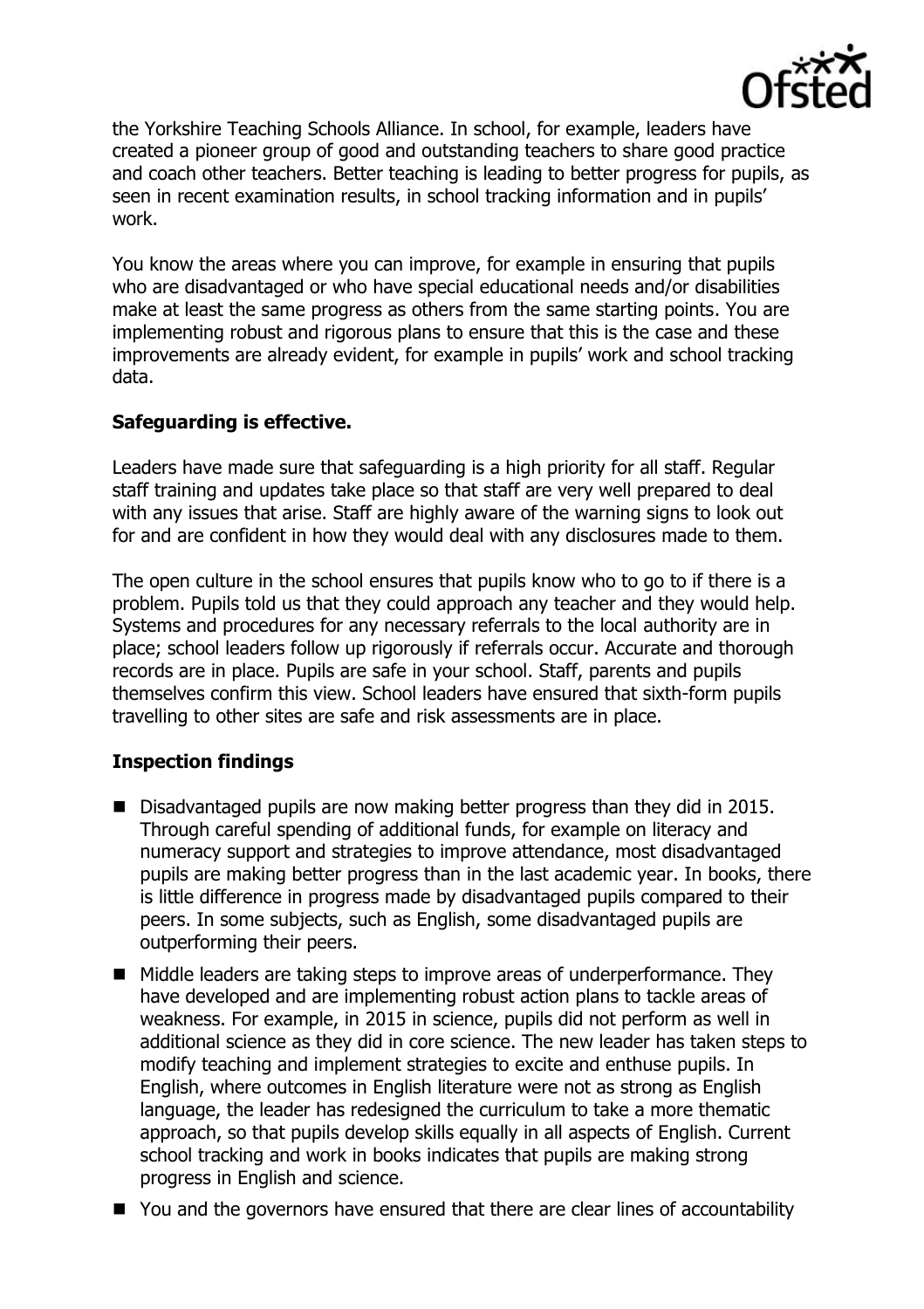

throughout the school. Through these, leaders are holding staff to account for the progress all pupils make. This is part of the new performance management system, which aligns individual targets to whole-school priorities to ensure that pupils' progress continues to improve.

- Pupils take pride in their work. Presentation in almost all books is good and pupils' attitudes to their learning are excellent. Pupils are confident, self-assured, and willing to volunteer answers in lessons and support each other to do well. This creates a collaborative atmosphere for learning. A real strength of your school is the relationships your pupils have with your staff. Pupils feel well cared for and supported. They know that their teachers are aspirational for them and this is motivating them to work hard.
- New senior leaders appointed by you have overhauled systems for attendance, which has led to an improvement in attendance across the school. Since September 2016, a new system for tracking attendance is in place, which is allowing leaders to tackle groups and individuals immediately when their attendance begins to decline. Regular meetings with pastoral leaders ensure that leaders take swift action to improve attendance for each individual identified. As a result, whole-school attendance has risen and the attendance of disadvantaged pupils and pupils who have special educational needs and/or disabilities is continuing to improve.
- **Pupils have very positive attitudes to all aspects of their learning and, because of** this, incidents of low-level disruption are rare. Where some groups have had higher levels of fixed-term exclusions in the last academic year than their peers, pastoral staff are working with these pupils to improve their behaviour. The number of behaviour incidents from this group has reduced since the beginning of September 2016. However, pupils feel that some teachers do not use the system consistently and that the system is not supporting a small number of pupils to change their behaviour. Pupils also say that the rewards system does not ensure that enough pupils are rewarded for good behaviour.
- $\blacksquare$  The programme of study in the sixth form goes beyond compliance with government guidance. Learners take opportunities to be involved in the wider life of the school, for example they run a variety of clubs for younger pupils to be involved in. An example is the school 'a cappella' group that attracts pupils from across different year groups.
- Since the school entered into a collaborative sixth form with Easingwold and Thirsk schools, the range of qualifications available has increased. Guidance for selecting post-16 choices is now rigorous and ensures that learners select qualifications that prepare them for the next stage in their education or employment. Due to this, retention rates are vastly improving. Leaders have begun to develop systems for quality assuring this new provision. It is too soon to see the impact of these systems on learners' progress and outcomes.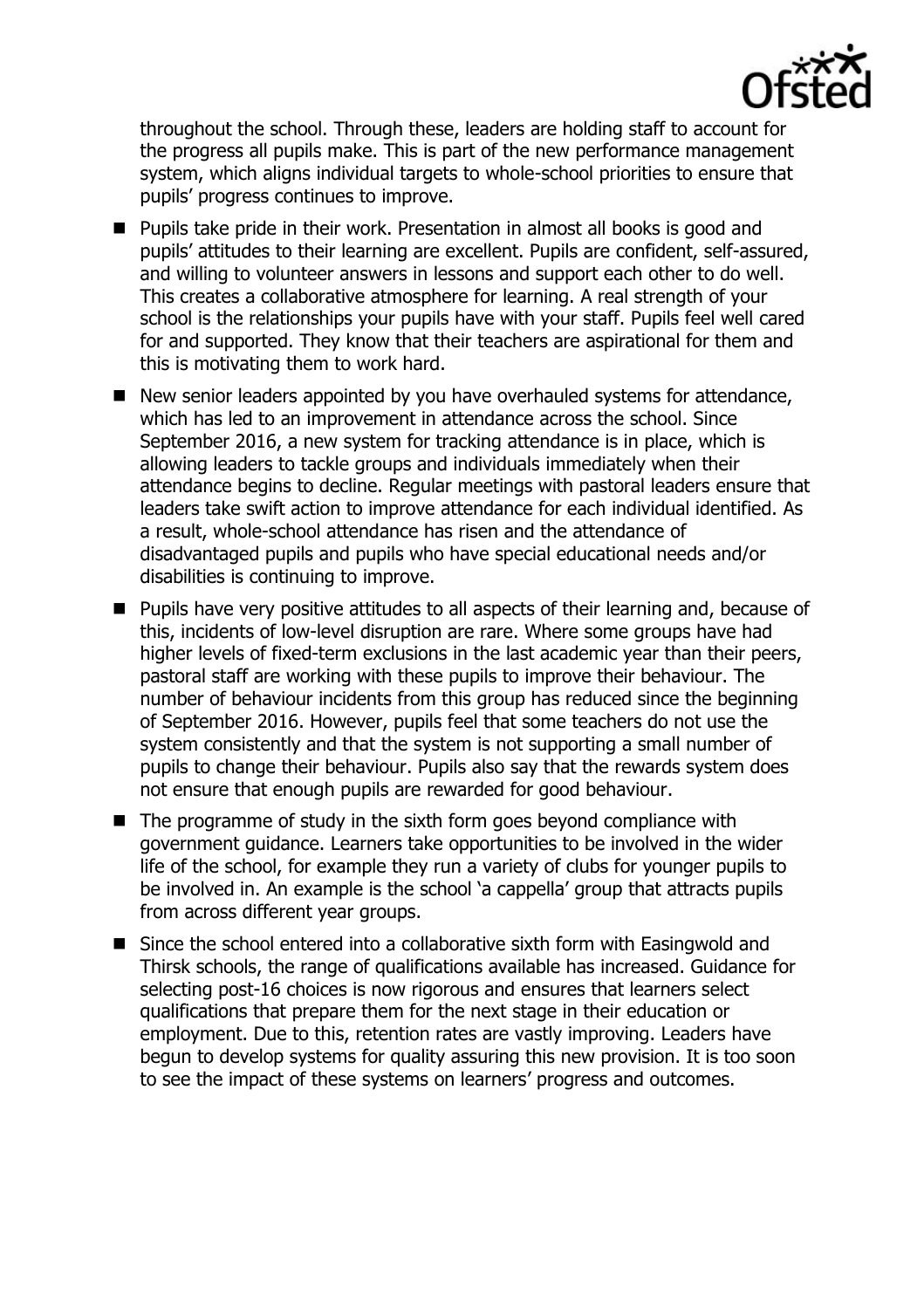

### **Next steps for the school**

Leaders and those responsible for governance should ensure that:

- $\blacksquare$  leaders continue to develop monitoring and quality assurance in the new sixthform collaboration to ensure that new processes are embedded and continue to improve learners' progress
- further developments and refinements to the behaviour system are carried out, so that it is used consistently by all staff and pupils see it is a fair system
- $\blacksquare$  the school rewards system is developed so that it has the same status as the behaviour policy and is valued by all pupils.

I am copying this letter to the chair of the governing body, the regional schools commissioner and the director of children's services for North Yorkshire. This letter will be published on the Ofsted website.

Yours sincerely

Debbie Redshaw **Her Majesty's Inspector**

### **Information about the inspection**

Inspectors met with you, your senior and middle leaders, governors, pupils and a range of staff. We also met with pupils informally. We gathered a range of evidence from conducting learning walks jointly with you and your deputy headteacher and from independent visits to classrooms. Inspectors carried out a book scrutiny to look at the depth of learning and pupils' progress over time. The inspection team scrutinised and evaluated documents, including your school self-evaluation, action planning, minutes from meetings of the governing body, performance management information, safeguarding records and documents showing the monitoring of teaching and learning. Account was taken of the 66 responses to Ofsted's online questionnaire, Parent View, 33 responses to pupil questionnaires and 36 responses to staff questionnaires.

### **The key lines of enquiry for this inspection were as follows:**

- Are leaders doing enough to improve the progress and outcomes for pupils who are disadvantaged? What has been the impact of their actions?
- $\blacksquare$  Is the quality of teaching and learning improving in the school? Is this having an impact on progress for all pupils and is the school addressing areas of underperformance for subject areas and key groups of pupils?
- Have leaders and managers improved attendance and is behaviour still good?
- $\blacksquare$  Is the sixth form good? Is it compliant with the government requirements for the